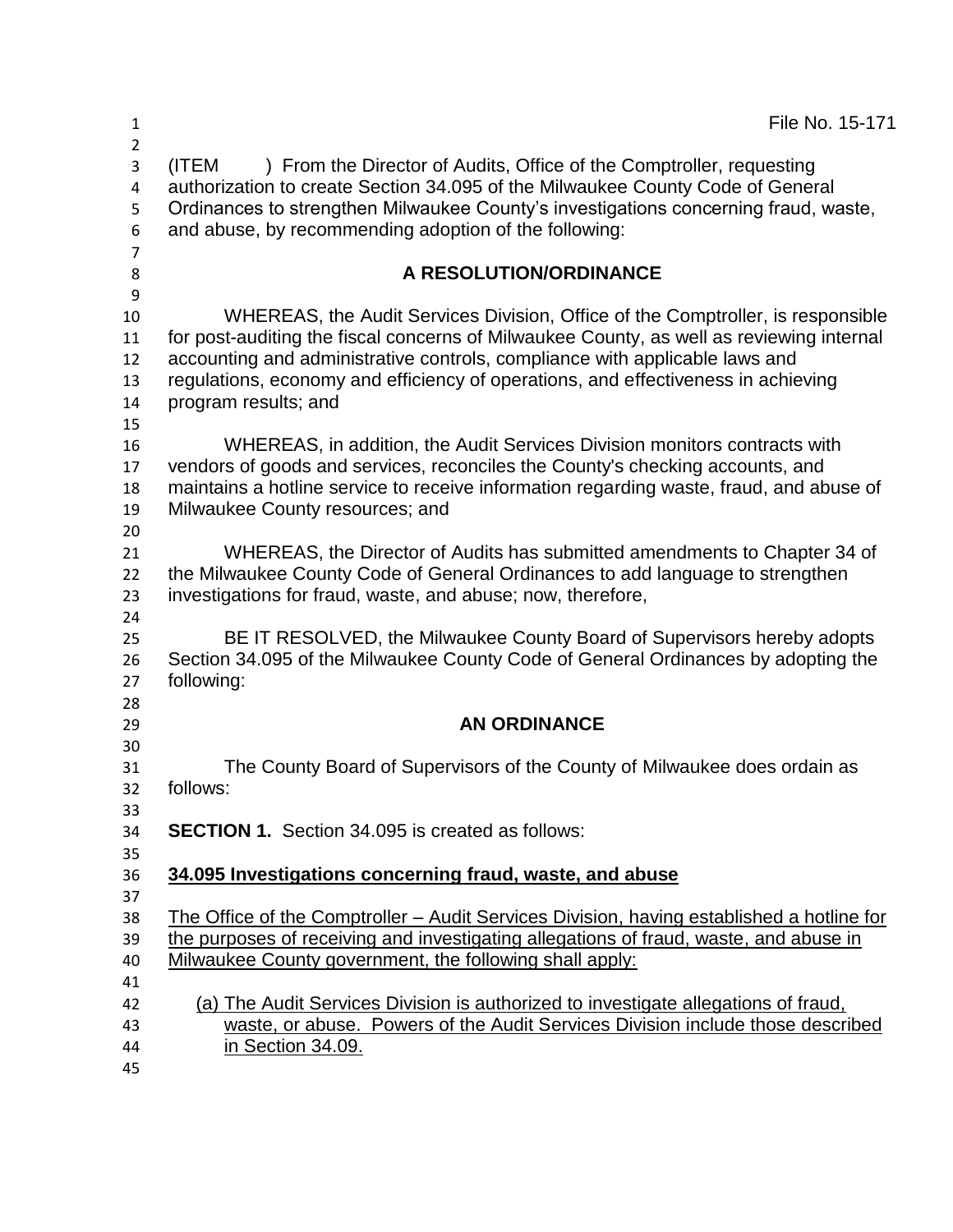| 46       | (b) All County employees, officers, elected officials, vendors, contractors,                                                   |
|----------|--------------------------------------------------------------------------------------------------------------------------------|
| 47       | subcontractors, and applicants, unless otherwise excluded, shall cooperate by                                                  |
| 48       | providing complete, true, and honest records and testimony in any and all                                                      |
| 49       | investigations conducted pursuant to this chapter.                                                                             |
| 50       |                                                                                                                                |
| 51       | (c) All County departments', offices', contractors', and subcontractors' premises,                                             |
| 52       | personnel, equipment, records, documents, books, and papers, unless otherwise                                                  |
| 53       | excluded, shall be made available to the Director of Audits, his agent or designee                                             |
| 54       | at any and all times with or without notice. For contractors and subcontractors,                                               |
| 55       | this provision shall be enforceable for three (3) years following the date of last                                             |
| 56       | payment.                                                                                                                       |
| 57       |                                                                                                                                |
| 58       | (d) Any and all County contracts and solicitations for contracts shall include a                                               |
| 59       | statement that the contractor and any subcontractors understand and will abide                                                 |
| 60       | by the requirements of this chapter.                                                                                           |
| 61       |                                                                                                                                |
| 62       | (e) No County employee, officer, elected official, vendor, contractor, or subcontractor                                        |
| 63       | shall retaliate against any person who in good faith reports to, assists,                                                      |
| 64       | cooperates with, provides information to, or contacts the Audit Services Division                                              |
| 65       | regarding fraud, waste, or abuse.                                                                                              |
| 66       |                                                                                                                                |
| 67       | (f) No person shall willfully or otherwise knowingly interfere with or obstruct an                                             |
|          |                                                                                                                                |
| 68       | investigation conducted by announced audit personnel pursuant to this chapter.                                                 |
| 69       |                                                                                                                                |
| 70       | (g) Investigation information, files, and records shall be confidential and shall not be                                       |
| 71       | disclosed except as required by law and except as needed to properly investigate                                               |
| 72       | allegations of fraud, waste, and abuse, including but not limited to, disclosure to                                            |
| 73       | <u>law enforcement and regulatory agencies.</u>                                                                                |
| 74       |                                                                                                                                |
| 75<br>76 | (h) The Audit Services Division shall submit to the County Executive and the County                                            |
| 77       | Board an annual report describing the activities related to fraud, waste, and                                                  |
|          | abuse in Milwaukee County government in the preceding year.                                                                    |
| 78<br>79 | (i) All County employees, officers, elected officials, vendors, contractors, and                                               |
| 80       | subcontractors are required to report in a reasonable amount of time to the Audit                                              |
| 81       | Services Division all known instances or allegations of fraud, waste, and abuse in                                             |
| 82       | Milwaukee County government.                                                                                                   |
| 83       |                                                                                                                                |
| 84       | (i) No person shall knowingly make a materially false statement which the person                                               |
| 85       | does not believe to be true at the time of the statement to the Audit Services<br>Division concerning fraud, waste, and abuse. |